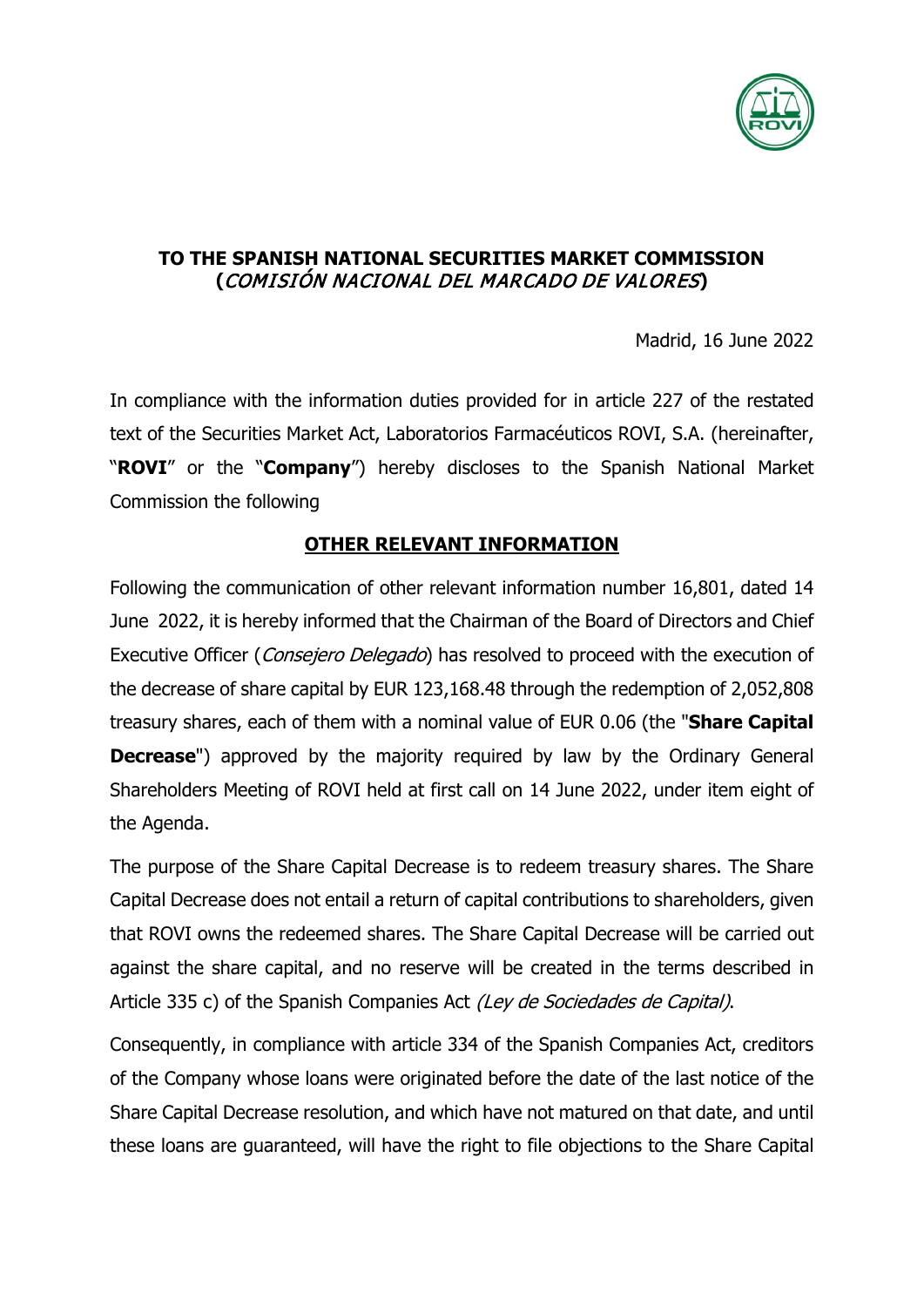

Decrease within one month from the date of the last announcement of the Share Capital Decrease.

The announcement of the Share Capital Decrease is attached hereto and, pursuant to Article 319 of the Spanish Companies Act, has been published today in the Spanish Official Gazette of the Commercial Registry (BORME) and on the Company's website [\(www.rovi.es\)](http://www.rovi.es/).

The execution will be carried out in the shortest possible time, and the relevant public deed of the resolutions will be granted once the period for creditors to file objections has elapsed. Afterwards, ROVI will request the exclusion from trading of the redeemed shares on the stock exchanges of Barcelona, Bilbao, Madrid and Valencia through the Stock Market Interconnection System (*Mercado Continuo*) and the cancellation of the redeemed shares in the book entries of the Sociedad de Gestión de los Sistemas de Registro, Compensación y Liquidación de Valores, S.A.U. (IBERCLEAR).

Mr. Juan López-Belmonte Encina

Chairman of the Board of Directors and Chief Executive Officer (Consejero Delegado) Laboratorios Farmacéuticos ROVI, S.A.